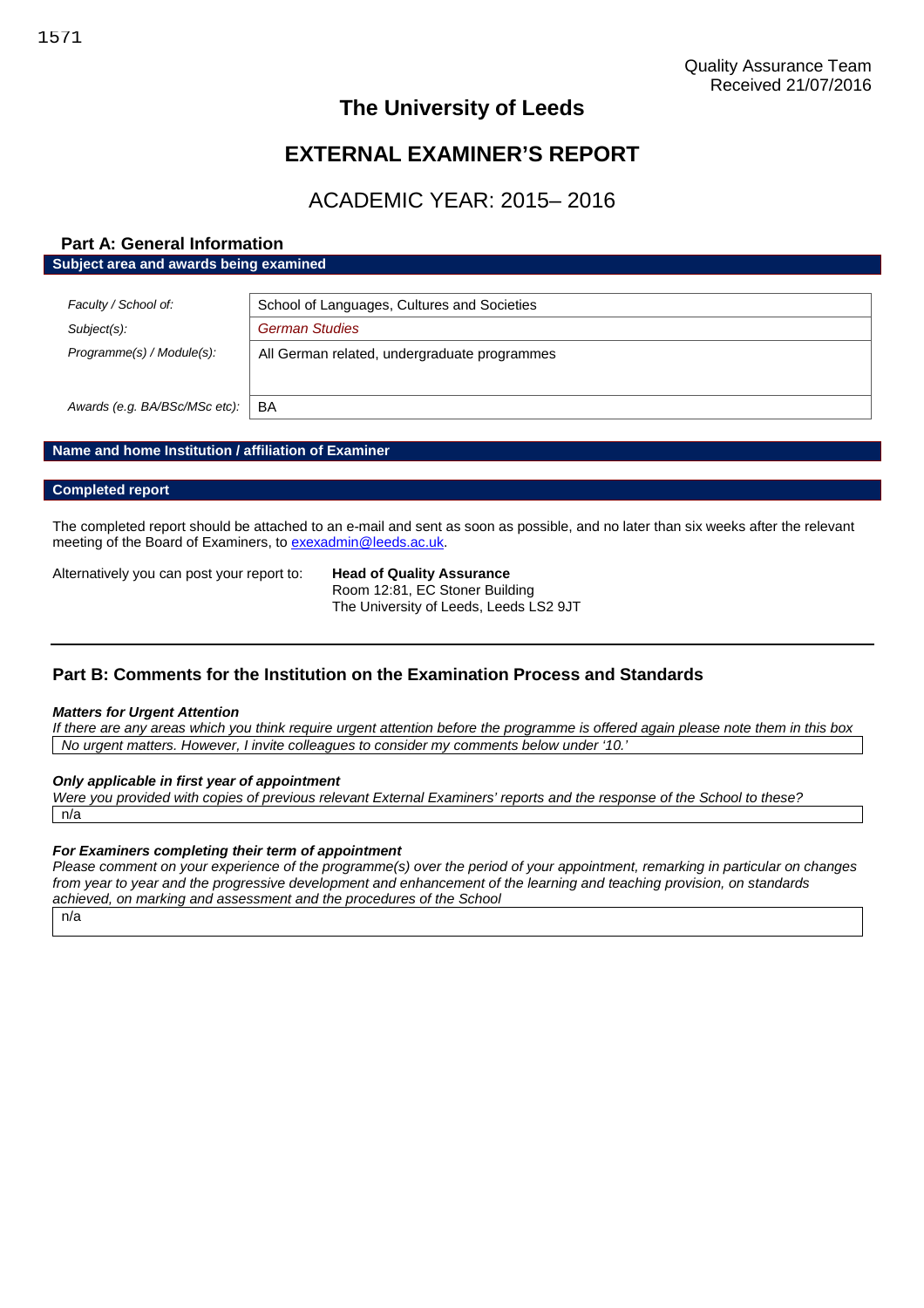### **Standards**

| Please indicate the extent to which the programme Aims and Intended Learning Outcomes (ILOs) were<br>commensurate with the level of the award                                                                                                                                                                                                                                                                                                                                                                                                                                                                                                                                                                                                                                                                                                                                                                                                                                                                |
|--------------------------------------------------------------------------------------------------------------------------------------------------------------------------------------------------------------------------------------------------------------------------------------------------------------------------------------------------------------------------------------------------------------------------------------------------------------------------------------------------------------------------------------------------------------------------------------------------------------------------------------------------------------------------------------------------------------------------------------------------------------------------------------------------------------------------------------------------------------------------------------------------------------------------------------------------------------------------------------------------------------|
| The appropriateness of the Intended Learning Outcomes for the programme(s)/modules and of the structure and content of<br>the programme(s);                                                                                                                                                                                                                                                                                                                                                                                                                                                                                                                                                                                                                                                                                                                                                                                                                                                                  |
| The extent to which standards are appropriate for the award or award element under consideration.                                                                                                                                                                                                                                                                                                                                                                                                                                                                                                                                                                                                                                                                                                                                                                                                                                                                                                            |
| Both the general aims and the specific ILOs for the modules I examined, and for German Studies programmes generally,<br>are in keeping with the level of the award (BA Hons).                                                                                                                                                                                                                                                                                                                                                                                                                                                                                                                                                                                                                                                                                                                                                                                                                                |
| Did the Aims and ILOs meet the expectations of the national subject benchmark (where relevant)?<br>The comparability of the programme(s) with similar programme(s) at other institutions and against national benchmarks and<br>the Framework for Higher Education Qualifications.                                                                                                                                                                                                                                                                                                                                                                                                                                                                                                                                                                                                                                                                                                                           |
| When compared against the Aims and ILOs of my own institution and also the FHEQ, the modules I examined and the<br>programmes generally met national benchmarks. This marks a continuation of the high standards set by the School<br>and by German Studies in the previous cycle, 2015-16.                                                                                                                                                                                                                                                                                                                                                                                                                                                                                                                                                                                                                                                                                                                  |
| Please comment on the assessment methods and the appropriateness of these to the ILOs<br>The design and structure of the assessment methods, and the arrangements for the marking of modules and the<br>classification of awards;                                                                                                                                                                                                                                                                                                                                                                                                                                                                                                                                                                                                                                                                                                                                                                            |
| The quality of teaching, learning and assessment methods that may be indicated by student performance.                                                                                                                                                                                                                                                                                                                                                                                                                                                                                                                                                                                                                                                                                                                                                                                                                                                                                                       |
| The assessment methods in evidence across the German programme constitute a major strength. Assessment is<br>diverse in form, appropriate to the material taught, is skills-focussed as well as knowledge based, and strikes an<br>effective balance between conventional methods, such as essay and prose translation on the one hand, and more<br>vocationally oriented forms of text production and oral presentation on the other.                                                                                                                                                                                                                                                                                                                                                                                                                                                                                                                                                                       |
| There is a range of target language assessment, especially from year 2 onwards. Here, students are asked to write<br>critically in German on a range of cultural topics - not merely in language work, but in content modules. At first<br>glance this appears to be challenging, especially for non-finalists. I note, though, that Leeds students rise to that<br>challenge and perform to their projected ability and above: TL assessment thus functions a useful differentiator<br>which allows the most able pupils to demonstrate excellence.                                                                                                                                                                                                                                                                                                                                                                                                                                                         |
| Teaching is of a very high standard and demonstrates both high levels of engagement by teaching staff and also<br>reflective practice. The curriculum design succeeds in covering a wide range of materials and periods whilst<br>engaging students with contemporary approaches. Feedback is methodical, timely, detailed and - as any external<br>examiner likes to see - there is a culture of internal self correction, with module leaders playing a valuable role in<br>ensuring parity of marking across multiple marking teams.                                                                                                                                                                                                                                                                                                                                                                                                                                                                      |
| In a couple of modules my co-examiner and I noted: i) a slightly lower standard deviation and ii) a tendency to be<br>overly harsh in the II ii class. The former point arguably reflected the natural fluctuations in achievement from year<br>to year, and the samples examined revealed no problems with marking. The latter point was evident in modules<br>examined in German. This is not to contradict my point above on TL assessment and teaching but to point out that<br>it might be better to make more explicit which weighting is being given to linguistic competency and to intellectual<br>content in such cases. This might be quantified in terms of a percentage, reflected in assessment rubric,<br>commentated in formative and summative feedback and even standardised across modules, if appropriate.                                                                                                                                                                               |
| My note of last year, to the effect that some staff were engaged in 'feedback heavy' practises, has been taken on<br>board and there are already signs of slimming down the length and number of assessments in certain modules. In<br>a few cases modules continue to require of students a number of assessed components and also to offer them the<br>option to submit voluntary, non-assessed work in addition to assessed work: in these cases lengthy feedback of<br>several paragraphs is sometimes given. This level of engagement is admirable, is in many ways a sign of quality,<br>and doubtless underpins the way in which Leeds feedback demonstrably adds value to student performances in<br>German (some students jump whole class marks over a year or degree course). However, younger colleagues with<br>burgeoning research careers might still do well to consider if students might not gain as much from 'lighter touch'<br>feedback that is either less frequent or less extensive. |

### **4. Were students given adequate opportunity to demonstrate their achievement of the Aims and ILOs?**

- *The academic standards demonstrated by the students and, where possible, their performance in relation to students on comparable courses;*
- *The strengths and weaknesses of the students as a cohort.*
- The diversity of assessment types within and across modules, together with the culture of extensive feedback, allowed the cohort wide ranging choice by which to demonstrate their abilities vis-à-vis the aims and ILOs of modules and also offered them ample opportunity to improve.
- The cohort we examined produced some excellent work across all year groups, especially in dissertation work and in TL assessment. As mentioned in 3 (above) in comparison to the samples I examined in summer 2015-16, my coexaminer and I felt that mark profiles were a little flatter. This seemed appropriate, however, as the strongest linguists struck us as not so emphatically first-class in written and spoken German as were the finalists of 2015- 16.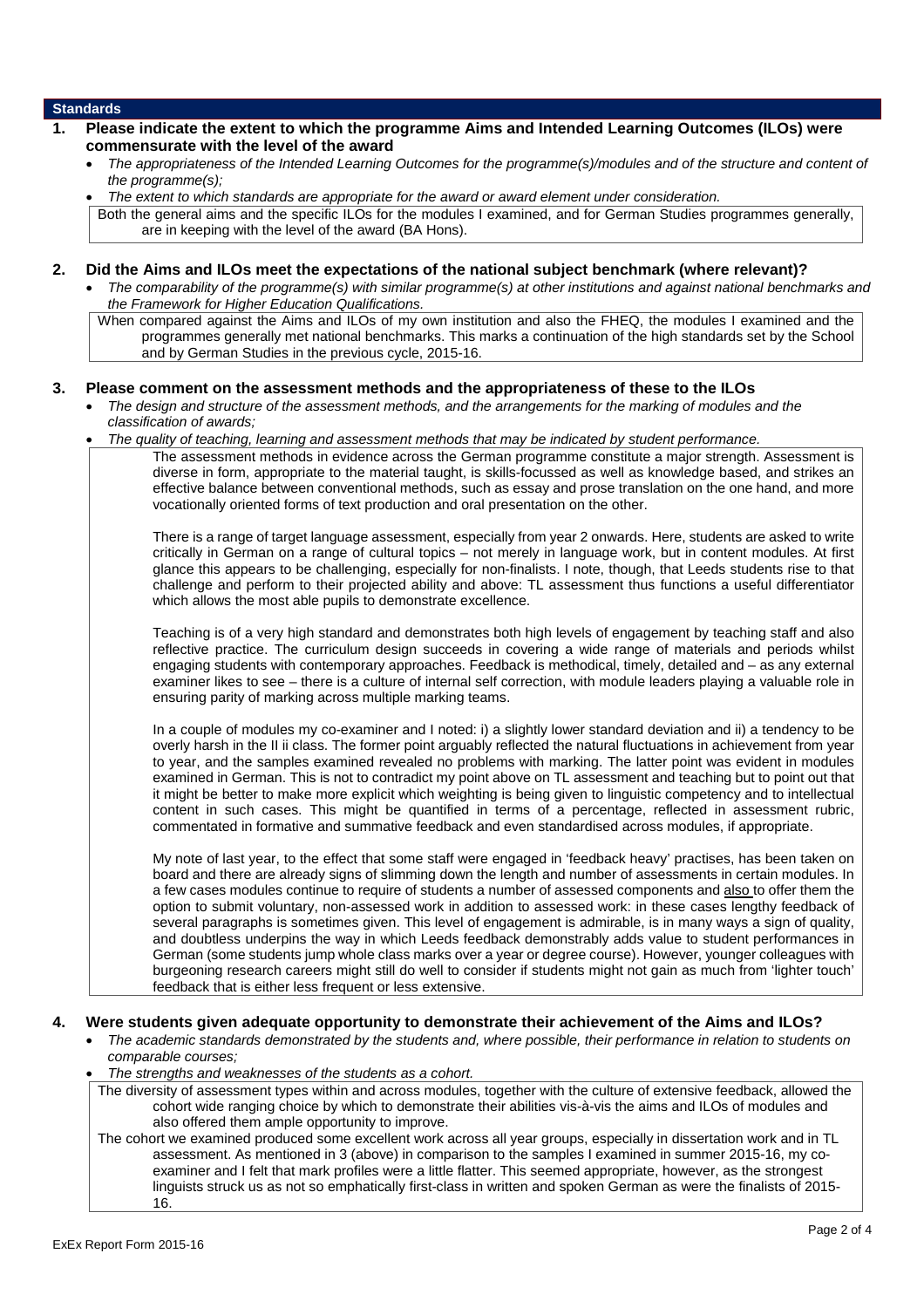**5. For Examiners responsible for programmes that include clinical practice components, please comment on the learning and assessment of practice components of the curriculum**

n/a

**6. Please comment on the nature and effectiveness of enhancements to the programme(s) and modules since the previous year**

*It would be particularly helpful if you could also identify areas of good practice which are worthy of wider dissemination.* Please see my comments in 3 and 4 above.

### **7. Please comment on the influence of research on the curriculum and learning and teaching**

*This may include examples of curriculum design informed by current research in the subject; practice informed by research; students undertaking research.*

Research in German at Leeds is highly interdisciplinary and also highly socially engaged with schools and communities beyond campus. It is obvious that colleagues are committed to delivering a wide range of modules that fall under the widening rubric of what constitutes German Studies nationally, but do so in a way the consciously harnesses the aforementioned strengths. There is a strong emphasis on modern and contemporary German culture, on translation studies, which is taught with theoretical rigour and an eye for practical and professional applications, and on vocational skills germane to the business world. There are strong teaching collaborations across the school, which makes for interdisciplinary programmes including history, world cinema and literatures. Colleagues use their own research publications within their teaching, which testifies to the synergies between these core activities. There is a strong sense of the need to mesh research foci with teaching in areas of relevance to students and the wider community.

### **8. Where the programme forms part of an Integrated PhD, please comment on the appropriateness of the programme as training for a PhD**

n/a

### **For Examiners involved in mentoring arrangements**

### **9. If you have acted as a mentor to a new External Examiner or have received mentor support please comment here on the arrangements**

I was asked to and agreed to mentor the incoming Russian External Examiner. The most useful approach proved to be personal contact by email across the year, in which I clarified. One problem at Leeds, which both <<>> and I experienced, is the apparent (in many ways inevitable) rotation of support staff through tasks and roles, and a lack of clarity about whom to contact regarding key issues at any one given time. This has improved this year, with Leeds staff emailing at intervals to introduce themselves as 'incoming' colleagues and signing off as 'outgoing' colleagues. I was able to assist the new external for Russian on this matter.

# **The Examination/Assessment Process**

### **10. The University and its Schools provide guidance for External Examiners as to their roles, powers and responsibilities. Please indicate whether this material was sufficient for you to act effectively as an External Examiner.**

*Whether External Examiners have sufficient access to the material needed to make the required judgements and whether they are encouraged to request additional information.*

The *Guidebook for External Examiners* has been at my disposal since the beginning of my stint at Leeds, and is admirably clear and full. During my visit to Leeds in June 2016, however, it became apparent that there was a disconnect between local understandings in German Studies and the School as a whole with regard to what the external examiner's role entails: colleagues in German had emphasised that it was within the remit of external examiners to moderate and adjust or ask to have adjusted the marks for a module or for a class of marks within a module, and that this could be raised during the sampling process in the base room in Leeds or at the module marks meeting. This would seem reasonable to me and also in line with procedures at other HEIs. During that very meeting in June 2016, however, the School's head of examinations was adamant that it was inappropriate for this process to occur at that point and in the manner suggested by German colleagues; it was emphasised that externals could ask Leeds colleagues to look at marks again, but that this would need to have occurred earlier in the process.

The days of external examiners tinkering with individual marks in an impressionistic way are long gone. However, I think it is important that some capacity be preserved for external examiners to moderate and to ask for adjustments or remarking to occur, and that the processes and associated timelines are clear, accessible and achievable. This was not the case this year in Leeds and needs correction before the next cycle is underway. I like the Leeds model of external examiners NOT being sent work throughout the year and sampling rather over a more intensive, two day period in June: I know that this suits many colleagues working in the busy world of academia today and it suits me well personally. However, some time and space must be given to allow for external moderation requests to be raised and acted upon. If this is not done, the external role is reduced to a rubber-stamping exercise and the legitimacy of the external's role undermined.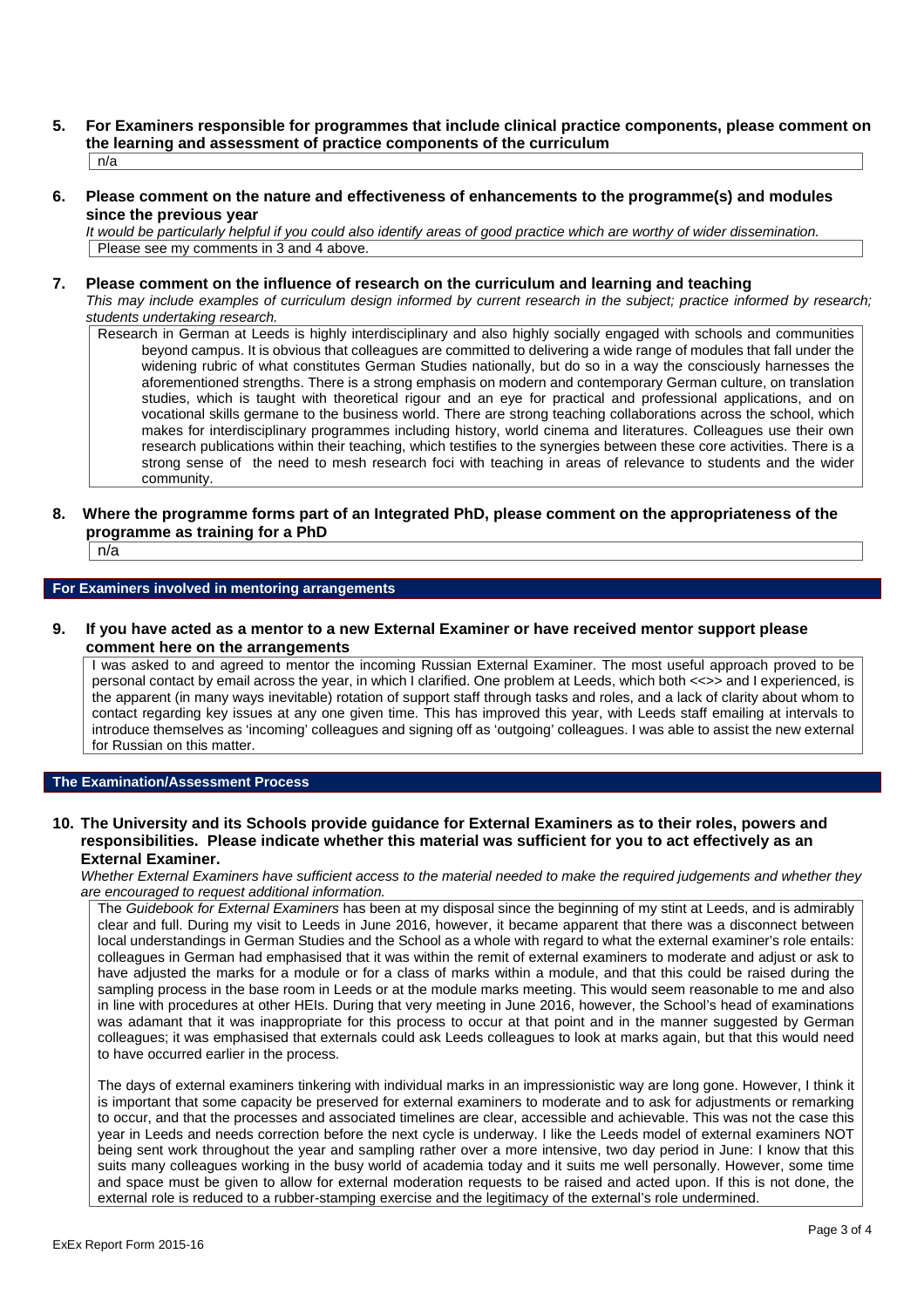**11. Did you receive appropriate documentation relating to the programmes and/or parts of programmes for which you have responsibility, e.g. programme specifications or module handbooks, marking criteria?** *The coherence of the policies and procedures relating to External Examiners and whether they match the explicit roles they are asked to perform.*

Yes. All materials were provided fully and in good time.

- **12. Were you provided with all draft examination papers/assessments? Was the nature and level of the questions appropriate? If not, were suitable arrangements made to consider your comments?** All papers were available and questions were of the right level. Initial concerns re. the sophistication of questions in TL on second year modules proved not to hamper student performance – see also above on this.
- **13. Was sufficient assessed / examined work made available to enable you to have confidence in your evaluation of the standard of student work? Were the scripts clearly marked/annotated?** Yes: the range of scripts on offer was comprehensive. Marking was lucid, accessible and appeared to be wholly fair.
- **14. Was the choice of subjects for dissertations appropriate? Was the method and standard of assessment appropriate?**

Dissertation topics are appropriate and are wide in choice. This option allows the best student to excel, and all students obviously receive periodic feedback. Assessment is rigorous but fair here.

**15. Were the administrative arrangements satisfactory for the whole process, including the operation of the Board of Examiners? Were you able to attend the meeting? Were you satisfied with the recommendations of the Board?**

I did not attend the Board of Examiners, but the German Module Marks meeting. I was able to see that marking was fair, mitigating circumstances were factored in and given opportunity to give general feedback. However, it was not clear at what point any external moderation of groups of marks was to occur: I invite colleagues to address again the points I raise in section 10 (above).

**16. Were appropriate procedures in place to give due consideration to mitigating circumstances and medical evidence?**

Yes – this had been dealt with at a large meeting prior to the and mitigation was factored into the meeting in a way that did not disclose confidential student

### **Other comments**

**Please use this box if you wish to make any further comments not covered elsewhere on the form**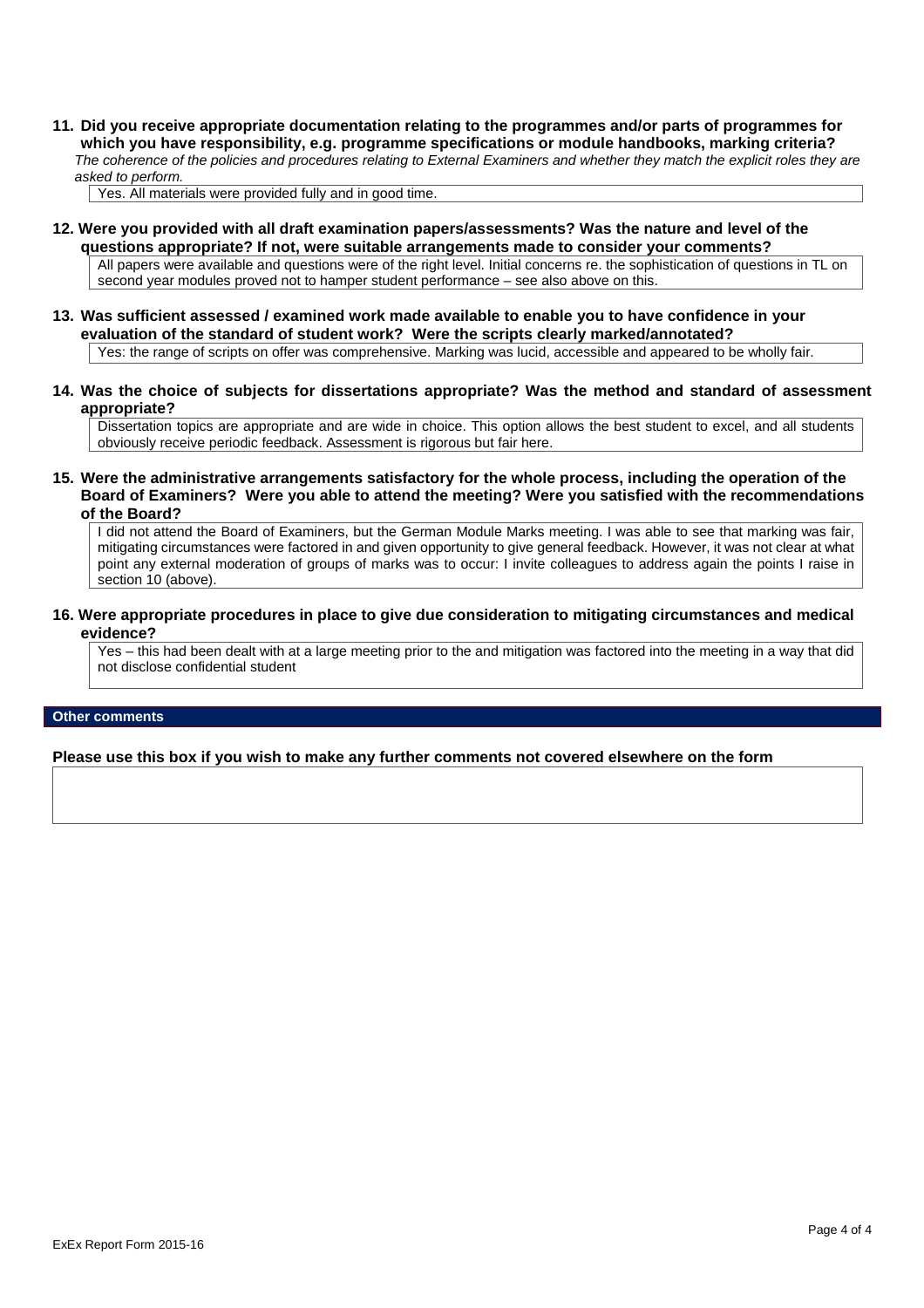# **School of Languages, Cultures and Societies**



FACULTY OF ARTS, HUMANITIES AND CULTURES

02 September 2016

Dear

Thank you so much for your examiner's report, and also for all your hard work and extremely helpful comments over the course of the year.

We were pleased to hear that our processes are robust and fair to students, and that are marking and moderation systems work well. We were also pleased to hear that you feel our programme and modules are innovative and that our assessment is challenging and varied. Your comments on our perhaps harsh marking on 2ii candidates, our tendency to over-assess—and the burden this places on more junior colleagues especially—and on the way our research and public engagement activities feed into our programme are particularly helpful.

I will be working with colleagues to make sure that we use the full range of marks and that we always reward achievement, especially at the bottom end, where—I think you are right—we tend to be tight. As you noted, we have made progress on slimming down our assessment, but there is still more to be done, and I hope you will see further progress on this next year. I'm delighted that our deliberate strategy to integrate teaching and research has been successful!

Toward the end of your report, you comment on the 'role of the external' and note that there was some discrepancy between what the section sees as your role and the information provided by the school's exams officer at the meeting. I have asked the school to consider your comments and I am aware that has already responded to clarify the policies.

Most of all, of course, we are grateful for your comments on the high standards that our students achieve and on our teaching.

Thanks again for all your work, and for your support.

Professor of Contemporary German Literature, Culture and Society Head of German, Russian and the Centre for World Cinemas University of Leeds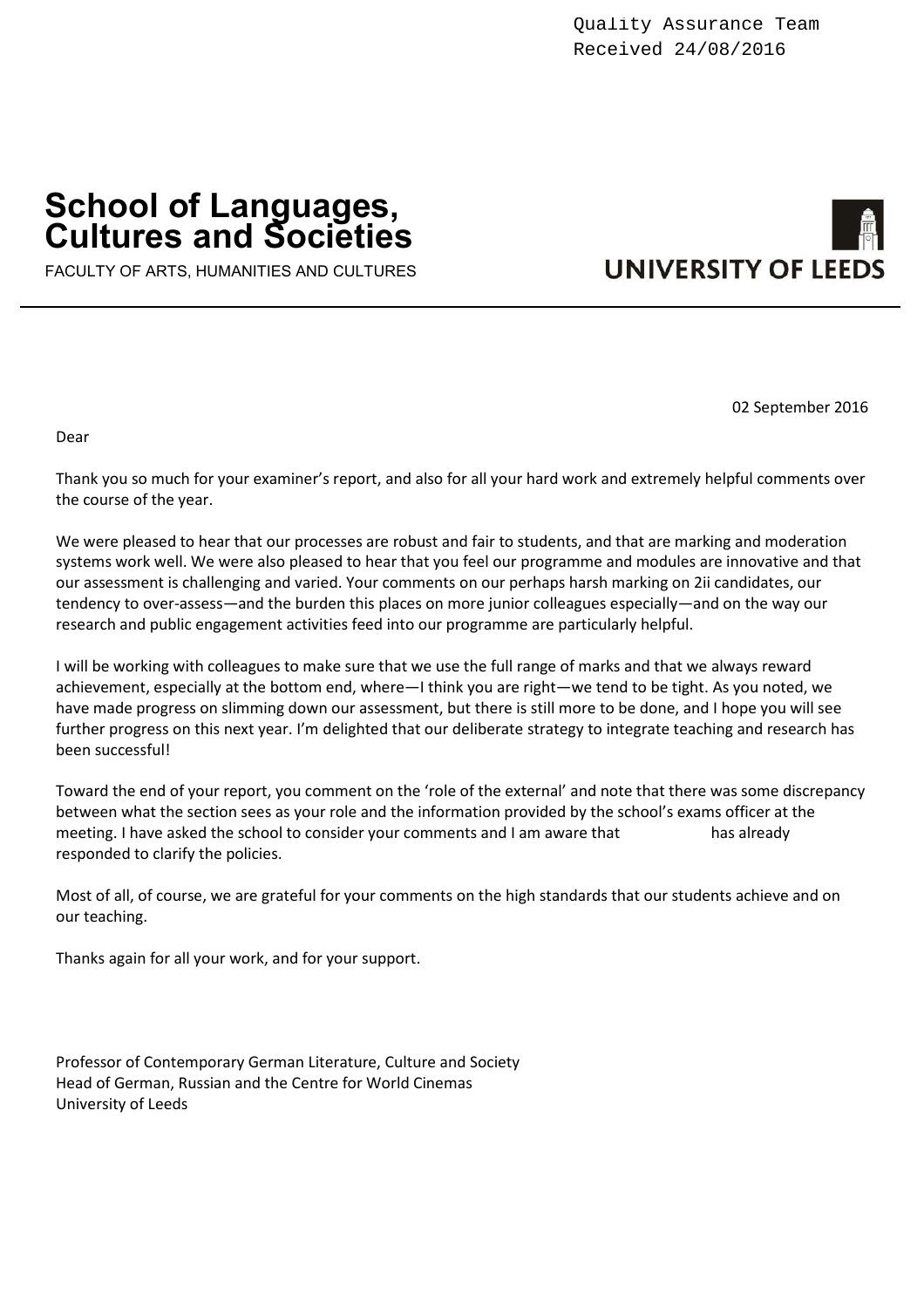# **The University of Leeds**

# **EXTERNAL EXAMINER'S REPORT**

# ACADEMIC YEAR: 2015– 2016

# **Part A: General Information Subject area and awards being examined**

| Faculty / School of:          | Languages, Cultures and Societies    |  |
|-------------------------------|--------------------------------------|--|
| Subject(s):                   | <b>GERMAN</b>                        |  |
| Programme(s) / Module(s):     | All UG degree programmes with German |  |
| Awards (e.g. BA/BSc/MSc etc): | BA                                   |  |

# **Name and home Institution / affiliation of Examiner**

### **Completed report**

The completed report should be attached to an e-mail and sent as soon as possible, and no later than six weeks after the relevant meeting of the Board of Examiners, to [exexadmin@leeds.ac.uk.](mailto:exexadmin@leeds.ac.uk)

Alternatively you can post your report to: **Head of Quality Assurance**

Room 12:81, EC Stoner Building The University of Leeds, Leeds LS2 9JT

# **Part B: Comments for the Institution on the Examination Process and Standards**

### *Matters for Urgent Attention*

*If there are any areas which you think require urgent attention before the programme is offered again please note them in this box* NONE

### *Only applicable in first year of appointment*

*Were you provided with copies of previous relevant External Examiners' reports and the response of the School to these?* N/A

# *For Examiners completing their term of appointment*

```
N/A
```
# **Standards**

- **1. Please indicate the extent to which the programme Aims and Intended Learning Outcomes (ILOs) were commensurate with the level of the award**
	- *The appropriateness of the Intended Learning Outcomes for the programme(s)/modules and of the structure and content of the programme(s);*
	- *The extent to which standards are appropriate for the award or award element under consideration.*

Coverage of ideas and historical concepts is excellent for the 20th Century and contemporary periods. Students are introduced to a wide range of topics and will be knowledgeable about contemporary German culture and society, as specified in the Aims & ILOs.

### **2. Did the Aims and ILOs meet the expectations of the national subject benchmark (where relevant)?**

 *The comparability of the programme(s) with similar programme(s) at other institutions and against national benchmarks and the Framework for Higher Education Qualifications.*

Yes, the Aims and ILOs of these modules are comparable with those at other institutions.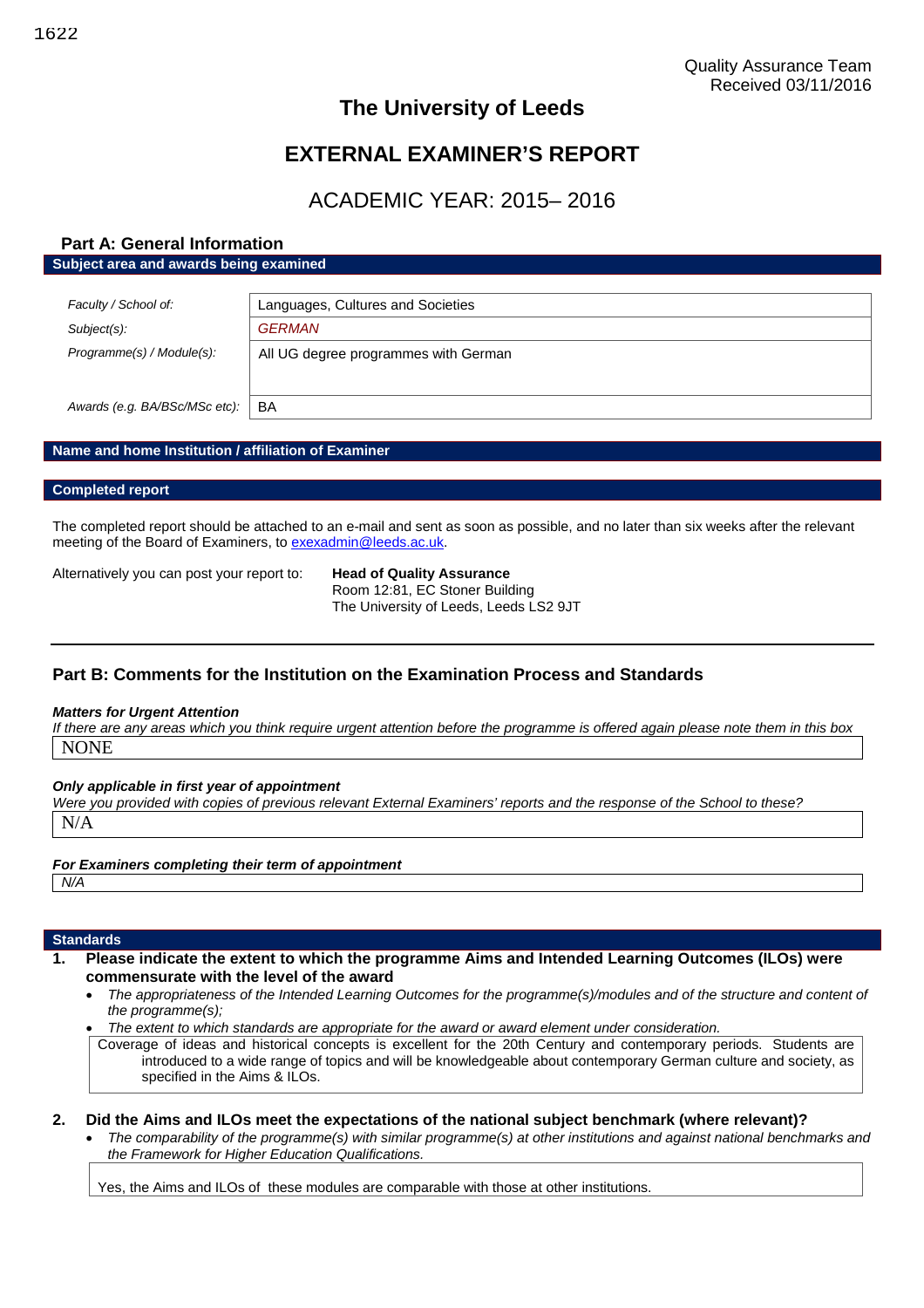### **3. Please comment on the assessment methods and the appropriateness of these to the ILOs**

- *The design and structure of the assessment methods, and the arrangements for the marking of modules and the classification of awards;*
	- *The quality of teaching, learning and assessment methods that may be indicated by student performance.*

The assessments, in particular the literature review and the reflection on the seminar discussion, were effective in enabling students to use an academic register German. These assessments were innovative and stretching. The inclusion of the poster element encourages students to present their research in a different format. In some oral assessments podcasts or presentations had replaced traditional conversational format which has had a good response from students, although care must be taken to assess spontaneous speech as well.

# **4. Were students given adequate opportunity to demonstrate their achievement of the Aims and ILOs?**

- *The academic standards demonstrated by the students and, where possible, their performance in relation to students on comparable courses;*
	- *The strengths and weaknesses of the students as a cohort.*

Standards achieved by students:

In writing, especially in the first class bracket, I was impressed by the accuracy, lexical range and variety of idiomatic structures. This was carried over into the dissertation module, of course, often by the same students. At the upper end students seem comfortable devising and pursuing independent research, choosing excellent sources and challenging themselves.

But also in the lower ranges, confident and varied use of language is widespread.

Students also demonstrated a facility for different registers and discussing different fields of knowledge confidently (eg: in Translation Contexts and German for Professional Purposes).

### **5. For Examiners responsible for programmes that include clinical practice components, please comment on the learning and assessment of practice components of the curriculum**

N/A

**6. Please comment on the nature and effectiveness of enhancements to the programme(s) and modules since the previous year**

*It would be particularly helpful if you could also identify areas of good practice which are worthy of wider dissemination.* Previous comments that staff might "reconsider practice where a number of different types of assessment are required within the same module, as this can be onerous for both staff and students" have been taken on board. There has been some streamlining of assessment and some inventive use of the VLE and other technological possibilities (eg: podcasts) in assessment (but please see comments at the end of this report of possible drawbacks to feedback via VLE for some modules). In general the department should be praised for its strong commitment to topicality and research-led module content as these provide a constant source of innovation.

**7. Please comment on the influence of research on the curriculum and learning and teaching** *This may include examples of curriculum design informed by current research in the subject; practice informed by research; students undertaking research.*

It is clear from the topics covered and the assessment design that staff are making many links between their teaching and research activity, which is excellent to see and provides a dynamic learning environment for the students.

**8. Where the programme forms part of an Integrated PhD, please comment on the appropriateness of the programme as training for a PhD**

**N/A**

### **For Examiners involved in mentoring arrangements**

**9. If you have acted as a mentor to a new External Examiner or have received mentor support please comment here on the arrangements**

N/A

### **The Examination/Assessment Process**

**10. The University and its Schools provide guidance for External Examiners as to their roles, powers and responsibilities. Please indicate whether this material was sufficient for you to act effectively as an External Examiner.**

*Whether External Examiners have sufficient access to the material needed to make the required judgements and whether they are encouraged to request additional information.*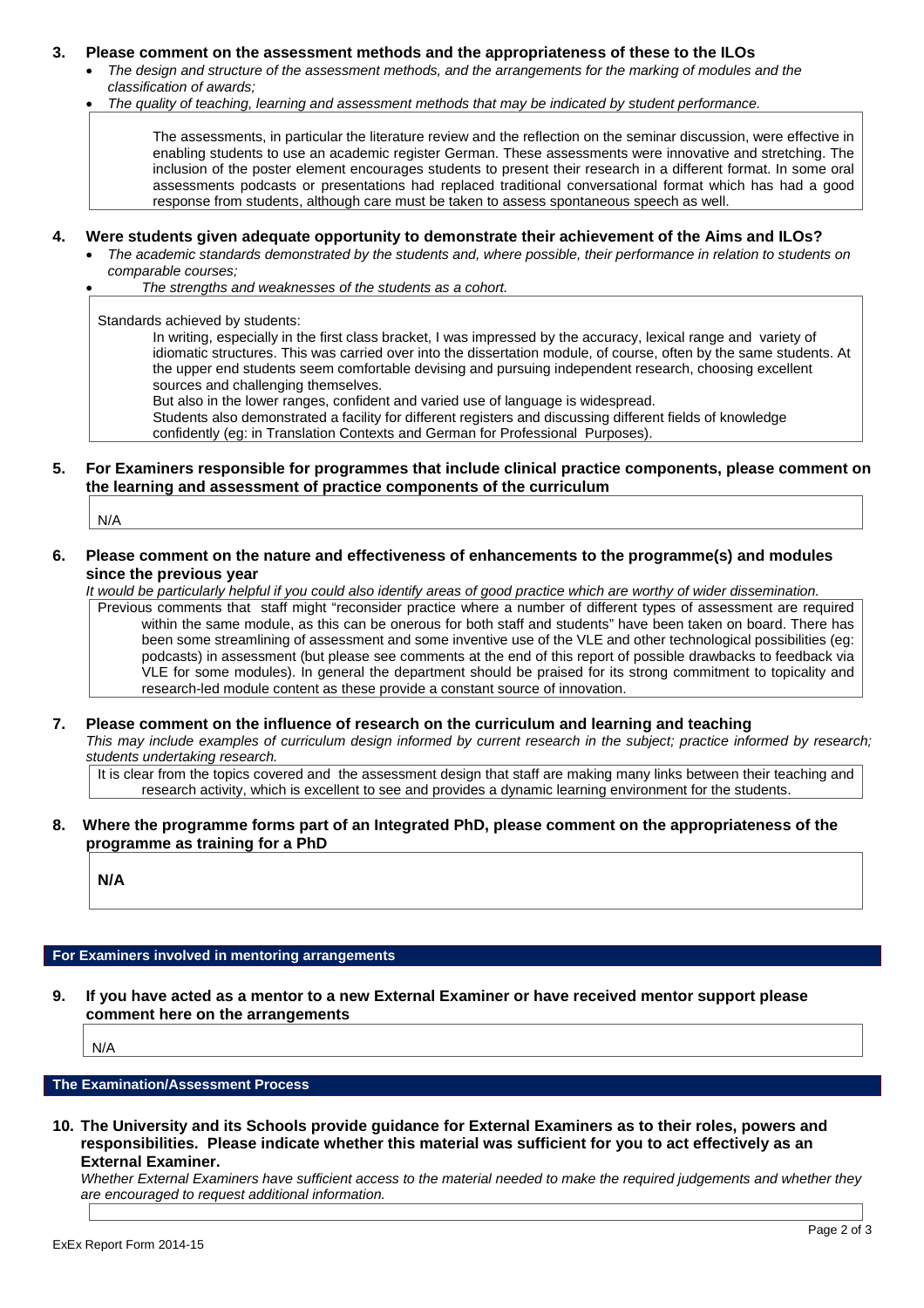- YES
- **11. Did you receive appropriate documentation relating to the programmes and/or parts of programmes for which you have responsibility, e.g. programme specifications or module handbooks, marking criteria?** *The coherence of the policies and procedures relating to External Examiners and whether they match the explicit roles they are asked to perform.*

YES

**12. Were you provided with all draft examination papers/assessments? Was the nature and level of the questions appropriate? If not, were suitable arrangements made to consider your comments?**

YES. I saw all the draft assessments for which I was responsible and they were appropriate.

**13. Was sufficient assessed / examined work made available to enable you to have confidence in your evaluation of the standard of student work? Were the scripts clearly marked/annotated?**

I was able to review the complete run of assessed / examined work (incl. audio & visual recordings). The marking was very clear and thorough. The students are given very useful feedback on their work.

**14. Was the choice of subjects for dissertations appropriate? Was the method and standard of assessment appropriate?**

Yes – the dissertation topics were well-chosen and they had been carefully supervised.

**15. Were the administrative arrangements satisfactory for the whole process, including the operation of the Board of Examiners? Were you able to attend the meeting? Were you satisfied with the recommendations of the Board?**

Yes. I attended the section meeting for German on 14 June 2016 and was satisfied with all procedures.

**16. Were appropriate procedures in place to give due consideration to mitigating circumstances and medical evidence?**

Yes.

#### **Other comments**

### **Please use this box if you wish to make any further comments not covered elsewhere on the form**

Giving feedback via the VLE is obviously useful for generic points and does allow for individualized feedback as well. It causes a lot of work for tutors initially, although it may save time once set up with tutor's own comments when used for essay-based work in cultural / literary modules.

I would just comment that if this system were to be adopted universally (so going over to a paperless assessment system) there should be consideration given to the implications: tutors would be forced to spend more hours in front of a screen, which is not suitable for everyone and can lead to the danger of RSI, eye strain and headaches, especially in cases of high marking loads (esp. Staff on teaching-only contracts).

Paperless assessment is likely to cause a problem for (core) language modules where frequent detailed (word-by-word) marking for large numbers of students takes place. Accuracy and speed in this type of work (as in proof-reading) can be reduced if all the marking takes place on-screen and is completed within the standard 3-week marking period. It should be noted that staff teaching these modules have already modified their practice (reducing summative assessment and changing formative assessment practices).

Before moving to a paperless system the University should consider these implications and whether alternatives (Adobe markup?) are feasible.